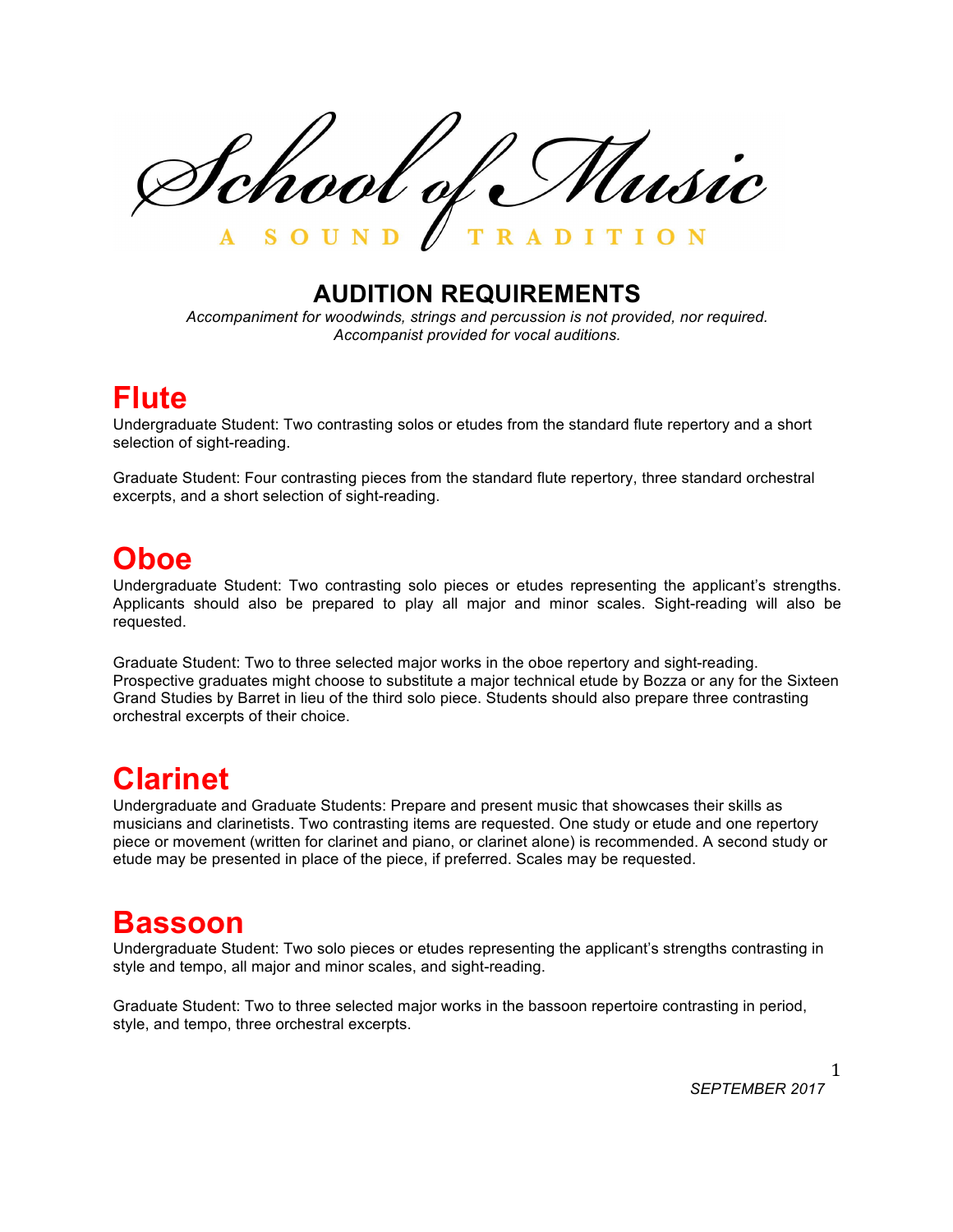# **Saxophone**

Undergraduate Student: Two contrasting movements or works from the saxophone repertoire.

Graduate Student: Three major works of contrasting styles and periods

# **Horn**

## **UNDERGRADUATE STUDENTS**

Bachelor of Music in Performance or Music Education

## **FRESHMEN**

- Three major scales, two octaves (the candidate may choose which octaves)
- Chromatic scale, two octaves (the candidate may choose which octaves)
- Two contrasting etudes selected from Kopprasch Sixty Selected Studies for Horn
- Sight-reading

### **TRANSFER STUDENTS**

- 48 major/minor scales, two octaves (the candidate may choose which octaves)
- Etude #22 from Kopprasch Sixty Selected Studies for Horn
- Etude #35 from Kopprasch Sixty Selected Studies for Horn
- One selection from the following list:
	- o Concerto No. 1 by Richard Strauss, first mvmt
	- o Concerto No. 1,2,3,4 by Wolfgang Amadeus Mozart, any mvmt
	- o Morceau de Concert by Camille Saint-Saens, first mvmt
	- o Comparable work with Dr. Adams' approval prior to audition
- Sight-reading

#### **GRADUATE STUDENTS Master of Music in Performance**

- Two contrasting selections from the following list:
	- o Concerto No. 1 by Richard Strauss, first mvmt
	- o Concerto No. 2 by Richard Strauss, first mvmt
	- o Concerto No. 2 by Wolfgang Amadeus Mozart, first mvmt
	- o Concerto No. 4 by Wolfgang Amadeus Mozart, first mvmt
	- o Comparable work with Dr. Adams' approval prior to audition
- Orchestral Excerpts prepare five of the following:
	- o Beethoven Symphony No. 3 III. Trio: ms. 169-202, Horn 2 in Eb
	- o Beethoven Symphony No. 7 I. Vivace, ms. 82-101, Horn 1 in A
	- o Brahms Symphony No. 1– II. Andante, ms. 91-105 (E-F), Horn 1 solo in E
	- o Shostakovich Symphony No. 5 I. Moderato (17-21), low tutti in F
	- o Strauss Don Juan Allegro (11 after N–P), tutti call, Horn 1 in F
	- o Strauss Heldenleben opening tutti (beginning 6), Horn 1 in F
	- o Wagner Gotterdammerung (Short Call) solo Horn 1 in F

## **Master of Music Education**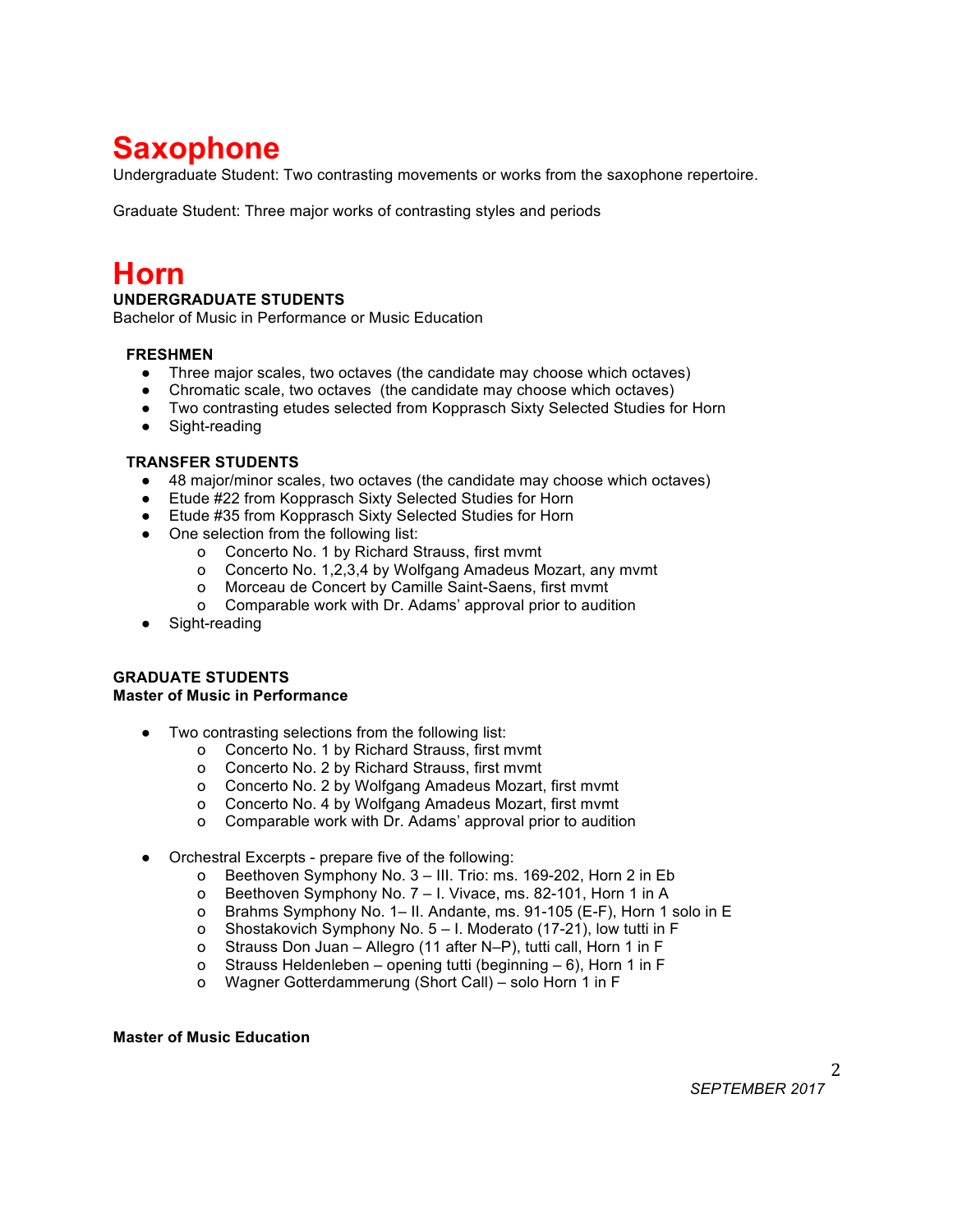- Two contrasting selections from the following list:
	- o Horn Concerto No. 1 by Richard Strauss, first mvmt
	- o Horn Concerto No. 2 by Richard Strauss, first mvmt
	- o Horn Concerto No. 2 by Wolfgang Amadeus Mozart, first mvmt
	- o Horn Concerto No. 4 by Wolfgang Amadeus Mozart, first mvmt
	- o Comparable work with Dr. Adams' approval prior to audition
- Orchestral Excerpts prepare three of the following:
	- o Beethoven Symphony No. 3 III. Trio: ms. 169-202, Horn 2 in Eb
	- o Beethoven Symphony No. 7 I. Vivace, ms. 82-101, Horn 1 in A
	- o Brahms Symphony No. 1– II. Andante, ms. 91-105 (E-F), solo Horn 1 in E
	- o Shostakovich Symphony No. 5 I. Moderato (17-21) low tutti in F
	- o Strauss Don Juan Allegro (11 after N–P), tutti call, Horn 1 in F
	- o Strauss Heldenleben opening tutti (beginning–6), Horn 1 in F
	- o Wagner Gotterdammerung (Short Call) Act 1: solo Horn 1 in F

## **Doctor of Musical Arts in Performance and Pedagogy**

- Two contrasting selections from the following list:
	- o Horn Concerto No. 1 by Richard Strauss, first mvmt
	- o Horn Concerto No. 2 by Richard Strauss, first mvmt
	- o Horn Concerto No. 2 by Wolfgang Amadeus Mozart, first mvmt
	- o Horn Concerto No. 4 by Wolfgang Amadeus Mozart, first mvmt
	- o Comparable work with Dr. Adams' approval prior to audition
- Orchestral Excerpts prepare five of the following:
	- o Beethoven Symphony 3 III. Trio: Allegro, ms. 169-202, Horn 2 in Eb
	- o Beethoven Symphony No. 7 I. Vivace, ms. 82-101, Horn 1 in A
	- o Brahms Symphony No. 1– II. Andante, ms. 91-105 (E-F), solo Horn 1 in E
	- o Shostakovich Symphony No. 5 I. Moderato (17-21) low tutti in F
	- o Strauss Don Juan Allegro (11 after N P), tutti call, Horn 1 in F
	- o Strauss Heldenleben opening tutti (beginning 6), Horn 1 in F
	- o Wagner Gotterdammerung (Short Call) solo, Horn 1 in F

# **Trumpet**

## **UNDERGRADUATE STUDENTS**

**Performance Freshman:** All major scales, two octaves (where applicable); Chromatic scale (low F# to high C); Etude #36 from 40 Progressive Etudes by Sigmund Hering; One selection from the following list: Andante and Allegro by Guy Ropartz; Concert Etude by Alexander Goedicke; Petite Piece Concertante by Guillaume Balay; Comparable work, with Dr. Tesh's approval prior to audition; and Sight Reading.

**Performance Transfer:** All major scales, two octaves (where applicable); Chromatic scale (low F# to high C); Etude # 16 from 32 Etudes by Sigmund Hering; One selection from the following list: Concerto for Trumpet, Mvt. 1 by Joseph Haydn; Badinage by Eugene Bozza; Sonata for Trumpet and Piano, Mvt. 1 by Paul Hindemith; Comparable work, with Dr. Tesh's approval prior to audition; and Sight Reading.

**Music Education Freshman:** All major scales, two octaves (where applicable); Chromatic scale (low F# to high C); Etude #30 from 40 Progressive Etudes by Sigmund Hering; One selection from the following list: Concerto for Trumpet, Mvt. 2 by Joseph Haydn; Prayer of Saint Gregory by Alan Hovhaness; Mont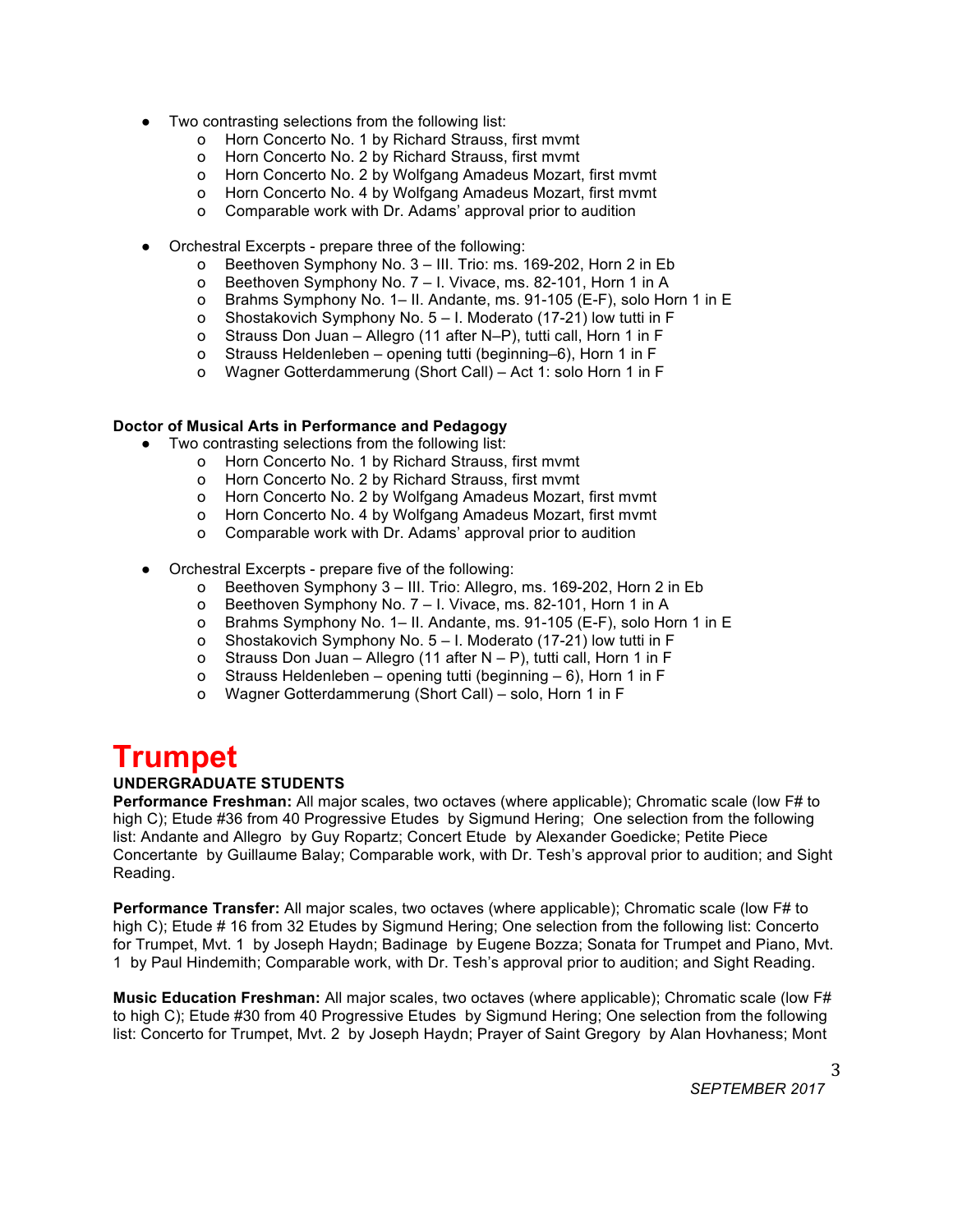Saint Michel by Geoffrey Robbins; Comparable work, with Dr. Tesh's approval prior to audition; and Sight Reading.

**Music Education Transfer:** All major scales, two octaves (where applicable); Chromatic scale (low F# to high C); Etude #36 from 40 Progressive Etudes by Sigmund Hering; One selection from the following list; Badinage by Eugene Bozza; Concoctions (any 3 movements) by John Cheetham; Aria con Variazioni by G.F. Handel; Comparable work, with Dr. Tesh's approval prior to audition; and Sight Reading.

### **GRADUATE STUDENTS**

**Master of Music in Performance:** All major and minor (all forms) scales, two octaves (where applicable); Chromatic scale (full range); Etude #6 from 36 Transcendental Etudes for Trumpet by Theo Charlier; Two selections from the following list: Intrada by Arthur Honegger; Legend by Georges Enesco; Concerto for Trumpet, Mvt. 1 by Oskar Böhme; Sonata for Trumpet and Piano, Mvt. 1 by Halsey Stevens; Rustiques by Eugene Bozza; Slavische Fantasie by Carl Höhne; Comparable work, with Dr. Tesh's approval prior to audition; Orchestral Excerpts:

- Opening Promenade from Pictures at an Exhibition by Mussorgsky/Ravel
- Off-stage solo from Pines of Rome by Ottorino Respighi
- Off-stage solo from Leonore #3 by Ludwig van Beethoven
- Prelude to Carmen by Georges Bizet
- Ballerina's Dance from Petrouchka by Igor Stravinsky

and Sight Reading.

**Master of Music Education:** All major and minor (all forms) scales, two octaves (where applicable); Chromatic scale (full range); Etude #2 from 36 Transcendental Etudes for Trumpet by Theo Charlier; Two selections from the following list: Sonata for Trumpet and Piano, Mvt. 1 by Kent Kennan; Sonata for Trumpet and Piano, Mvt. 1 by Eric Ewazen; Intrada by Otto Ketting; Concerto for Trumpet by Alexander Arutunian; Caprice by Joseph Turrin; Comparable work, with Dr. Tesh's approval prior to audition; Orchestral Excerpts:

- Opening Promenade from Pictures at an Exhibition by Mussorgsky/Ravel
- Off-stage solo from Pines of Rome by Ottorino Respighi
- Off-stage solo from Leonore #3 by Ludwig van Beethoven
- Prelude to Carmen by Georges Bizet
- Ballerina's Dance from Petrouchka by Igor Stravinsky

and Sight Reading.

**Doctor of Musical Arts in Performance and Pedagogy:** All major and minor (all forms) scales, two octaves (where applicable)**;** Chromatic scale (full range)**;** Etude #12 from 36 Transcendental Etudes for Trumpet by Theo Charlier**;** Movement of a standard work from three of the following periods: Baroque (e.g. Tartini, Torelli, Telemann)**;** Classical (e.g. Haydn, Hummel, Neruda)**;** Romantic/Neo-Romantic (e.g. Arutunian, Böhme, Ewazen)**;** 20th Century (e.g. Tomasi, Jolivet, Honegger)**;** Orchestral Excerpts:

- Opening Promenade from Pictures at an Exhibition by Mussorgsky/Ravel
- Off-stage solo from Pines of Rome by Ottorino Respighi
- Off-stage solo from Leonore #2 by Ludwig van Beethoven
- Prelude to Carmen by Georges Bizet
- Ballerina's Dance from Petrouchka by Igor Stravinsky
- Opening to Symphony #5 by Gustav Mahler

■ The Trumpet Shall Sound (msrs. 1-27) from Messiah by G.F. Handel and Sight Reading.

## **Trombone**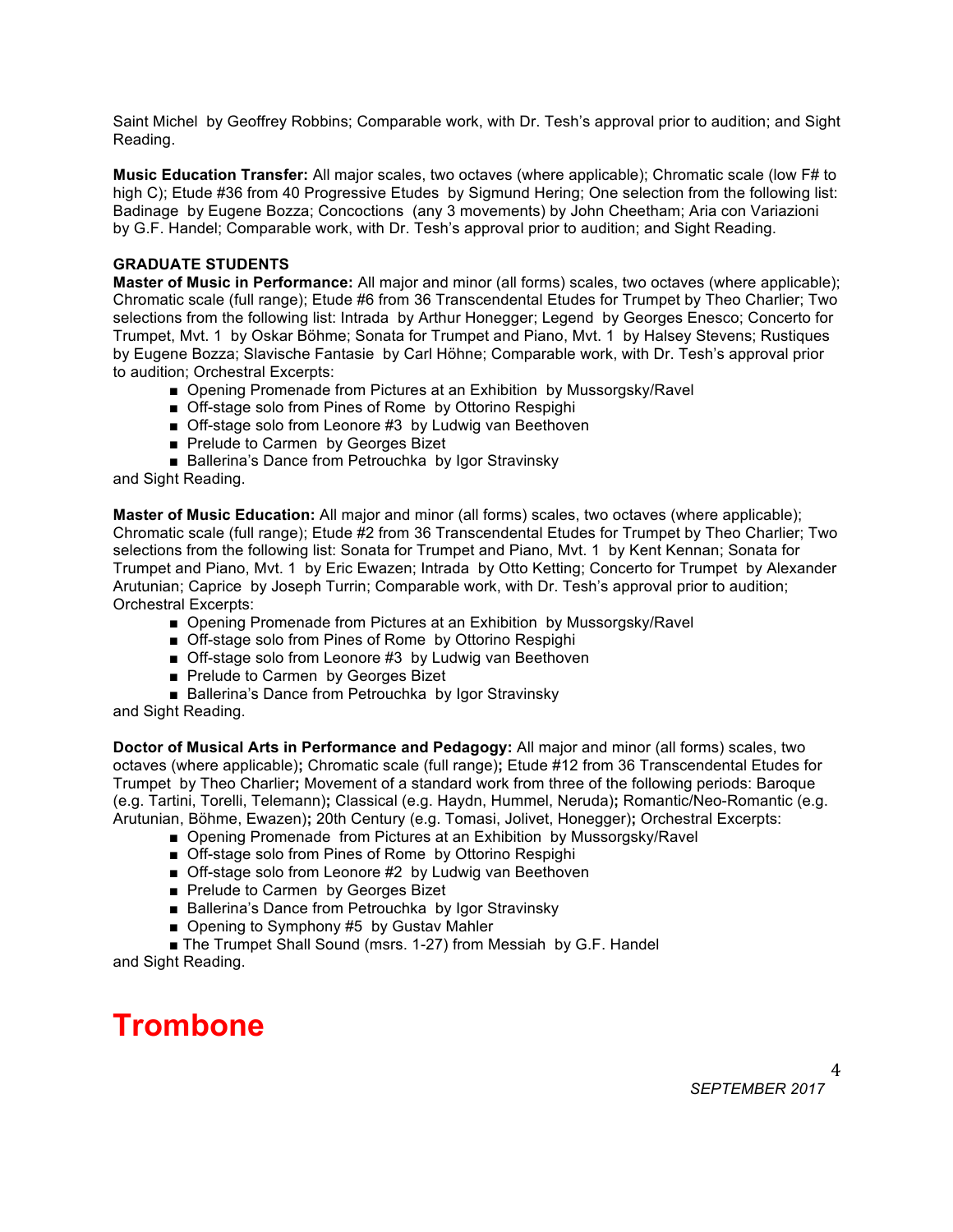## **Tenor Trombone**

## **Bachelor of Arts: Freshman (Tenor)**

- All major scales 2 octaves preferred
- 2 contrasting selections of your choice
- Sight-reading

## **Bachelor of Music Education: Freshman (Tenor)**

- All major scales 2 octaves preferred
- A prepared selection drawn from ONE of the following sources
	- Choose two contrasting etudes from the following books: Bordogni/Rochut *Melodius Etudes*, Voxman *Selected Studies*, Concone *The Complete Solfeggi*
	- Your State's All State Audition Music contrasting selections preferred
	- Choose one of the following solos: Guilmant *Morceau Symphonique,* Rimsky-Korsakov *Concerto* (Movement 1 and 2), Galliard: Sonatas (Choose any sonata and prepare 2 contrasting movements)
	- Other selection choices must be approved by Dr. McIlwain
- Sight-reading

## **Bachelor of Music Performance: Freshman (Tenor)**

- All major scales 2 octaves required
- One solo such as
	- Guilmant *Morceau Symphonique*
	- David *Concertino* (Movements 1 and 2)
	- Saint-Säens *Cavatine*
	- Galliard: Sonatas (Choose any sonata and prepare all movements)
	- Marcello: Sonatas (Choose any sonata and prepare all movements)
	- Hindemith *Sonata* (Movements 1 and 3)
	- Larrson *Concertino* (Movements 1 and 2, 3 is optional)
	- Barat *Andante et Allegro*
	- Other solo choices must be approved by Dr. McIlwain
- Sight-reading

## **Bachelor of Music Education: Transfer (Tenor)**

- All major, harmonic minor, natural minor, and melodic minor scales 2 octaves required
- One solo such as
	- David *Concertino* (Movements 1 and 2)
	- Hindemith *Sonata* (Movements 1 and 3)
	- Grondahl *Concerto* (Movement 1)
	- Larrson *Concertino* (Movements 1 and 2, 3 is optional)
	- Other selection choices must be approved by Dr. McIlwain
- Sight-reading will include tenor and bass clefs

## **Bachelor of Music Performance: Transfer (Tenor)**

● All major, harmonic minor, natural minor, and melodic minor scales - 2 octaves required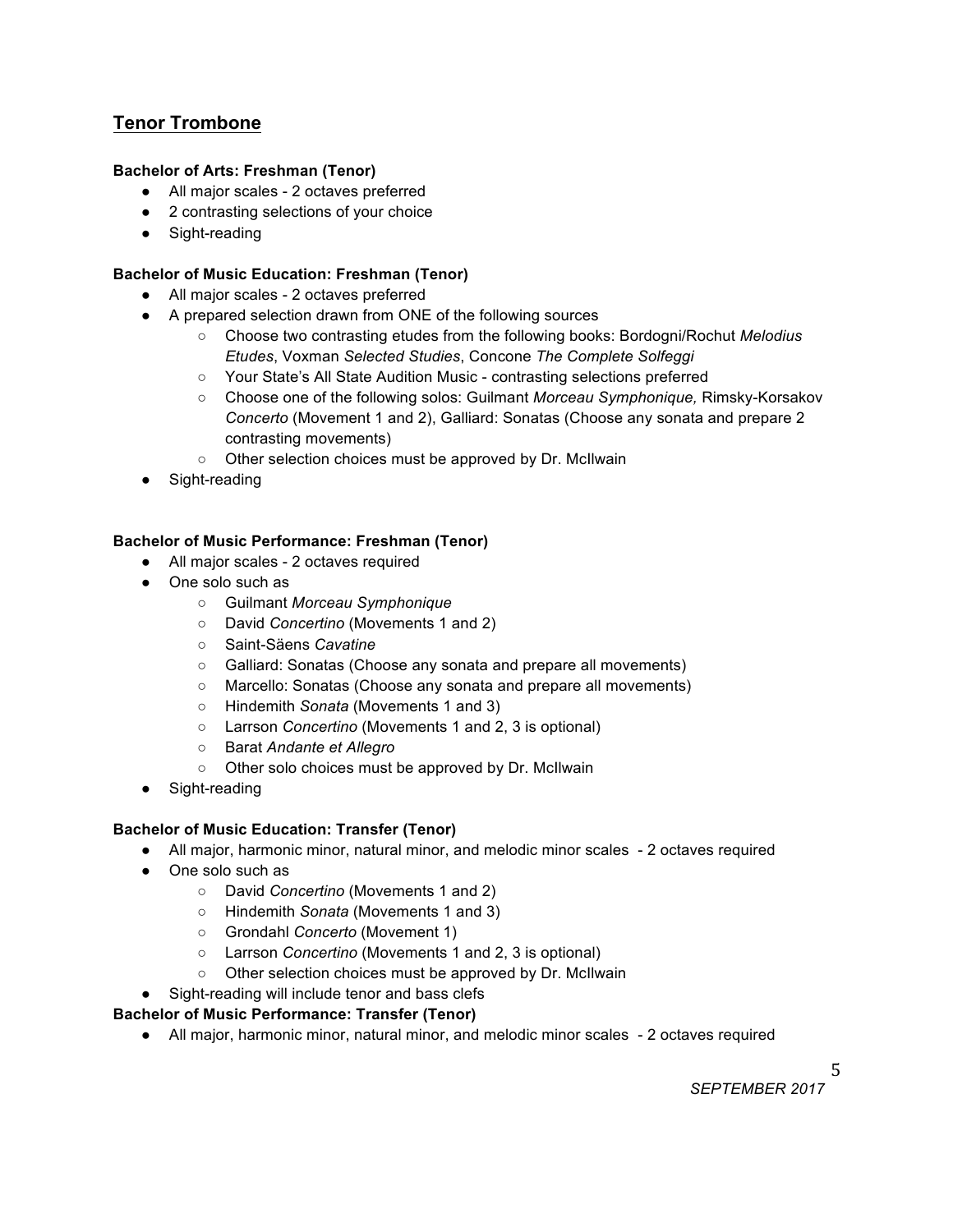- One solo such as
	- Bozza *Ballade*
	- DeMeij *Tbone Concerto* (Movement 1)
	- Ewazen *Sonata* (Movement 1)
	- Grondahl *Concerto* (Movement 1)
	- Serocki *Sonatina*
	- Other solo choices must be approved by Dr. McIlwain
- Two orchestral excerpts
	- Mozart *Tuba Mirum*
	- Berlioz *Hungarian March*
- Sight-reading will include tenor and bass clefs

## **Master of Music Performance (Tenor)**

- Two contrasting solos from the standard repertory
- Orchestral Excerpts
	- Berlioz *Hungarian March*
	- Mozart *Tuba Mirum*
	- Ravel *Bolero*
	- Saint-Saens *Symphony No. 3 "The Organ Symphony"*
	- Wagner *Ride of the Valkyries*
	- Other excerpt choices must be approved by Dr. McIlwain

## **Doctoral of Musical Arts in Performance and Pedagogy (Tenor)**

- Three contrasting solos from the standard repertory
- Orchestral Excerpts
	- Berlioz *Hungarian March*
	- Hindemith *Symphonic Metamorphosis*
	- Mozart *Tuba Mirum*
	- Ravel *Bolero*
	- Rossini *William Tell Overture*
	- Saint-Saens *Symphony No. 3 "The Organ Symphony"*
	- Schumann *Symphony No. 3 "The Rhenish"*
	- Wagner *Ride of the Valkyries*
	- Other excerpt choices must be approved by Dr. McIlwain

## **Bass Trombone**

### **Bachelor of Arts: Freshman (Bass)**

- All major scales 2 octaves preferred
- 2 contrasting selections of your choice
- Sight-reading

### **Bachelor of Music Education: Freshman (Bass)**

- All major scales 2 octaves preferred
- A prepared selection drawn from ONE of the following sources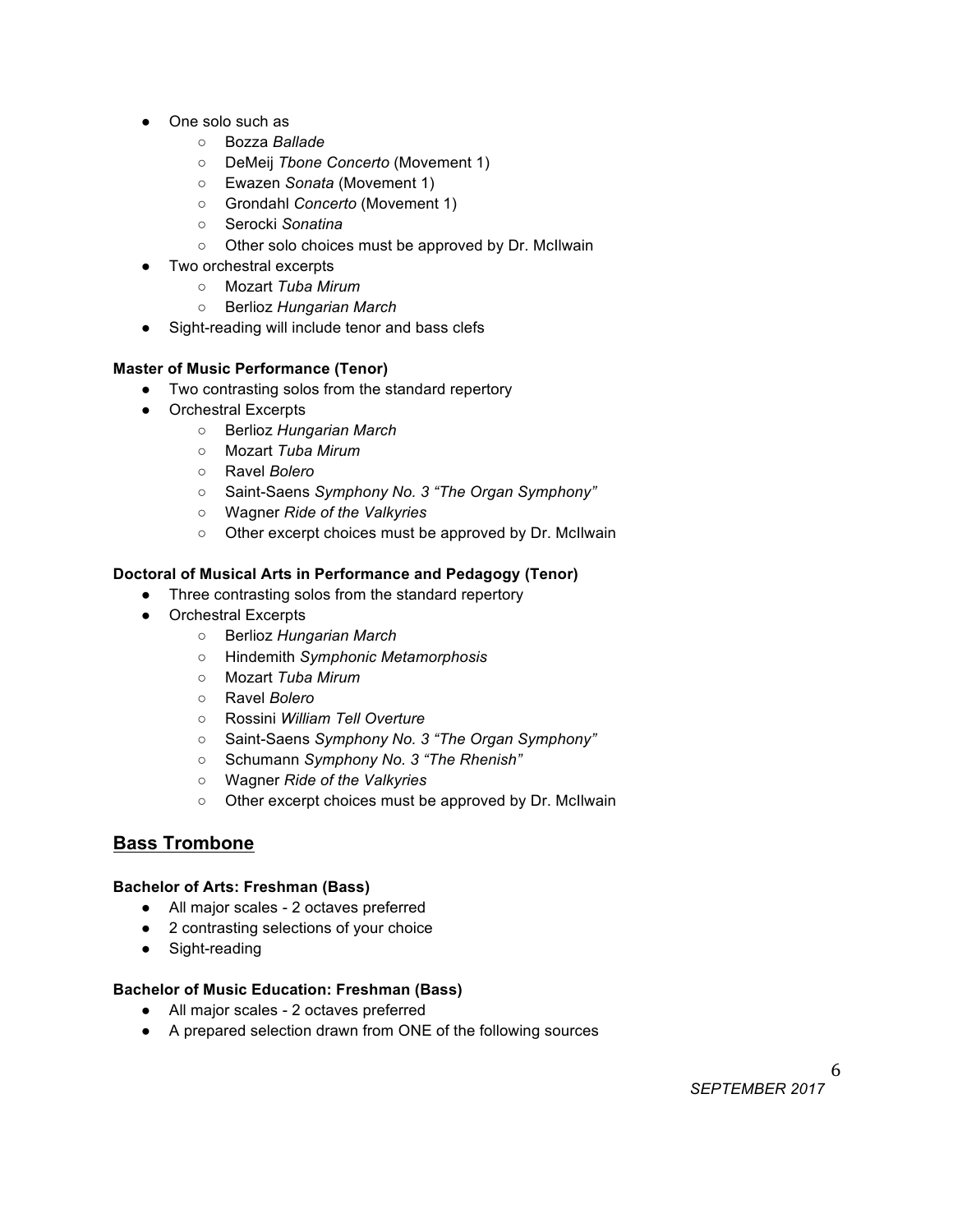- Choose two contrasting etudes from the following books: Bordogni/Rochut *Melodius Etudes*, Voxman *Selected Studies*, Concone *The Complete Solfeggi*
- Your State's All State Audition Music contrasting selections preferred
- Choose one of the following solos: Galliard: Sonatas (Choose any sonata and prepare 2 contrasting movements), Lieb *Concertino Basso,* Hindemith *Drei leichte Stücke*  (Movements 1 and 2)
- Other selection choices must be approved by Dr. McIlwain
- Sight-reading

## **Bachelor of Music Performance: Freshman (Bass)**

- All major scales 2 octaves required
- One solo such as
	- Galliard: Sonatas (Choose any sonata and prepare all movements)
	- Marcello: Sonatas (Choose any sonata and prepare all movements)
	- Hindemith *Drei leichte Stücke*
	- Jacob *Cameos* (Movements 1, 2, and 5)
	- Lebedev *Concerto No. 1*
	- Lieb *Concertino Basso*
	- McCarty *Sonata for Bass Trombone* (Movements 1 and 2)
	- Other solo choices must be approved by Dr. McIlwain
- Sight-reading

## **Bachelor of Music Education: Transfer (Bass)**

- All major, harmonic minor, natural minor, and melodic minor scales 2 octaves required
- One solo such as
	- Jacob *Cameos* (Movements 1, 2, and 5)
	- Lebedev *Concerto No. 1*
	- Koetsier *Allegro Maestoso*
	- Sachse *Concertino*
	- Other solo choices must be approved by Dr. McIlwain
- Sight-reading

### **Bachelor of Music Performance: Transfer (Bass)**

- All major, harmonic minor, natural minor, and melodic minor scales 2 octaves required
- One solo such as
	- Bozza *New Orleans*
	- Hidas *Rhapsody*
	- Koetsier *Allegro Maestoso*
	- Sachse *Concertino*
	- Other solo choices must be approved by Dr. McIlwain
- Two orchestral excerpts
	- Schumann *Symphony No. 3 "The Rhenish"*
	- Berlioz *Hungarian March*
- Sight-reading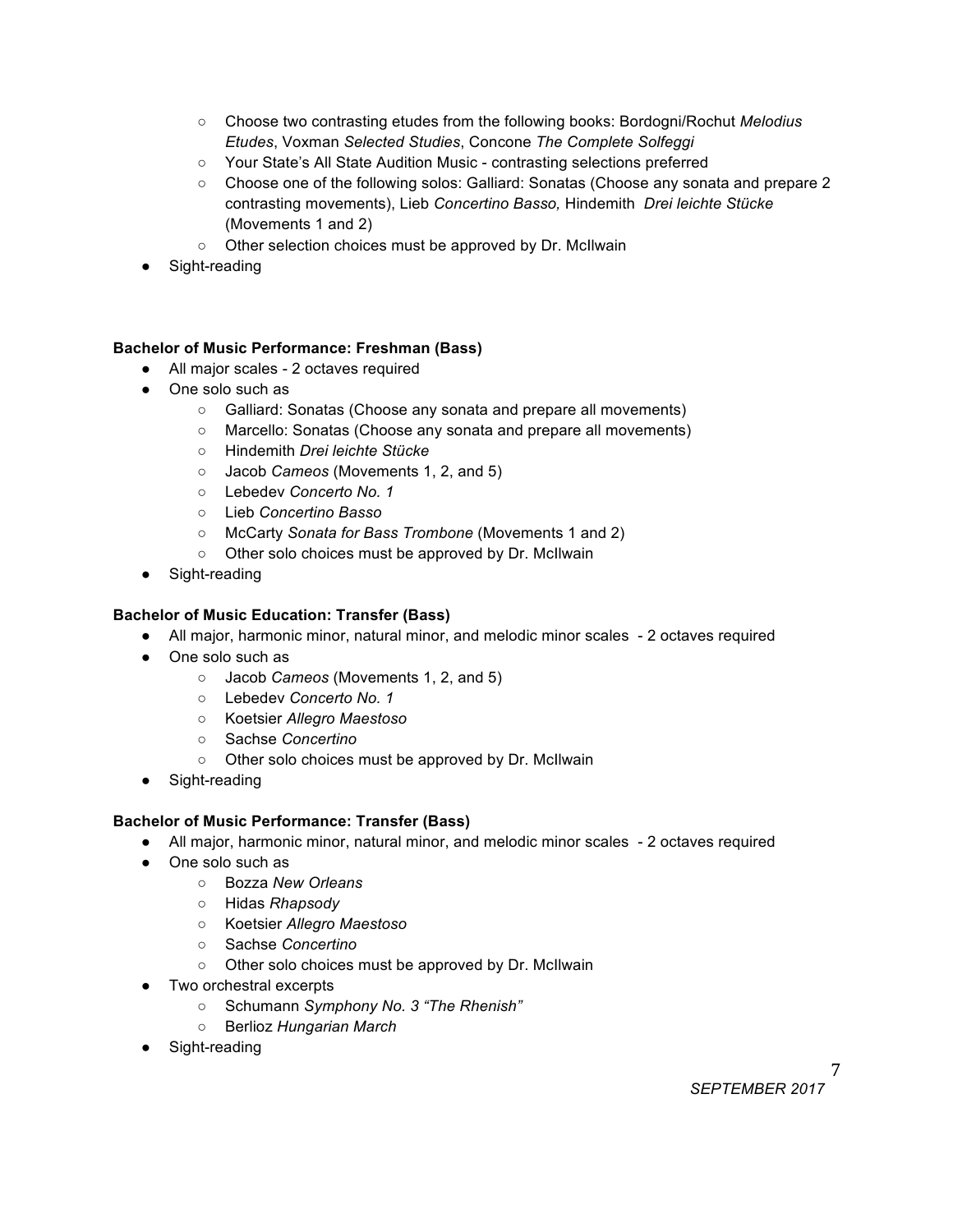## **Master of Music Performance (Bass)**

- Two contrasting solos from the standard repertory
- Orchestral Excerpts
	- Berlioz *Hungarian March*
	- Haydn *Creation*
	- Kodaly *Hary Janos*
	- Schumann *Symphony No. 3 "The Rhenish"*
	- Wagner *Ride of the Valkyries*
	- Other excerpt choices must be approved by Dr. McIlwain

### **Doctoral of Musical Arts in Performance and Pedagogy (Bass)**

- Three contrasting solos from the standard repertory
- Orchestral Excerpts
	- Berlioz *Hungarian March*
	- Haydn *Creation*
	- Hindemith *Symphonic Metamorphosis*
	- Kodaly *Hary Janos*
	- Respighi *Fountains of Rome*
	- Schumann *Symphony No. 3 "The Rhenish"*
	- Strauss *Ein Heldenleben*
	- Wagner *Ride of the Valkyries*
	- Other excerpt choices must be approved by Dr. McIlwain

## **Tuba**

## **Undergraduate Audition Requirements**

Freshmen:

- All Major Scales (two octaves are preferred, but not required for admission)
- A prepared selection drawn from ONE of the following sources:
	- o Two contrasting etudes, drawn from the following method books: Blazhevich, *70 Studies,* Volume 1 (Robert King) Bordogni, *43 Bel Canto Studies* (Robert King) Fink, *Studies in Legato* (Carl Fischer) Tyrrell, *Advanced Studies for Bb Bass* (Boosey & Hawkes)
		- o Your state's All-State audition material (prepare contrasting etudes if at all possible)
	- o One of the following solos: J.S. Bach/William Bell, *Air and Bouree* (Carl Fischer) (complete work)
		- Benedetto Marcello/Donald Little, *Sonata No. 1 in F Major* (first two movements) (Southern Music)

Don Haddad, *Suite* (Movement II and either Movement I or III)

- J. Ed. Barat/Glenn Smith, *Introduction and Dance* (complete work) (Southern Music)
- $\circ$  Other works are acceptable, but must be approved by Dr. Perry before the audition
- Sight Reading

*SEPTEMBER 2017*

8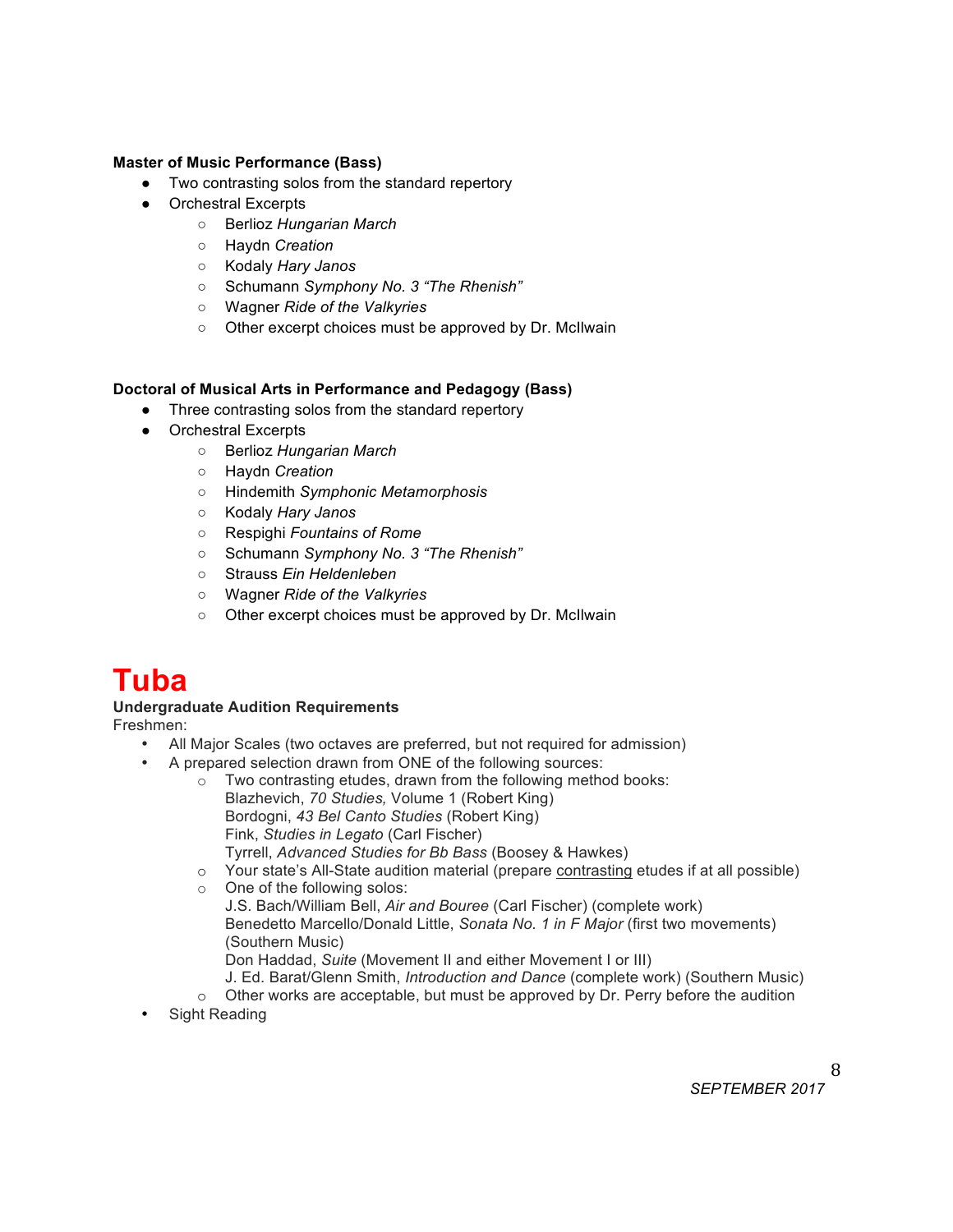Transfer Students:

- All Major Scales, two octaves
- A prepared solo from the following list:
	- o Walter Hartley, *Suite for Unaccompanied Tuba* (complete work)
	- o Antonio Capuzzi/Philip Catelinet, *Andante and Rondo* (complete work) (Boosey & Hawkes)
	- o Alexei Lebedev, *Concert Allegro* (complete work)
	- $\circ$  Other works are acceptable, but must be approved by Dr. Perry before the audition
- Sight reading

## **Graduate Audition Requirements**

- At least three solos from the standard tuba repertoire
	- Three orchestral excerpts from the following list:
		- o Wagner, *Die Meistersinger*, Prelude
		- o Wagner, *Ride of the Valkyries*
		- o Berlioz, "Rakoczy March" from *Damnation of Faust*
		- o Berlioz, *Symphonie Fantastique*
		- o Gershwin, *An American in Paris*
		- o Strauss, *Till Eulenspiegel*

Students interested in auditioning for scholarships should contact University Bands at 601.266.4990. Undergraduate students are encouraged to register at choose.usm.edu and also apply for financial aid at choose.usm.edu.

# **Euphonium**

## **Undergraduate Audition Requirements**

Freshmen:

- All Major Scales (two octaves are preferred, but not required for admission)
- A prepared selection drawn from ONE of the following sources:
	- o Two contrasting etudes, drawn from the following method books:
		- Bordogni/Rochut, *Melodious Etudes* (Carl Fischer) Fink, *Studies in Legato* (Carl Fischer) Voxman, *Selected Studies* (Baritone) (Rubank)
		- o Your state's All-State audition material (prepare contrasting etudes if at all possible)
- One of the following solos:
	- Barat/Smith, *Introduction and Dance* (Southern Music) Davis, *Variations on a Theme of Robert Schumann* (Southern Music) Guilmant, *Morceau Symphonique* (Alfred) James Curnow, *Rhapsody* (Rosehill Music)
- Other works are acceptable, but must be approved by Dr. Perry before the audition
- Sight Reading

### Transfer students:

Please note: All transfer students will be expected to be fluent in bass clef. Knowledge of tenor clef is desirable but not required.

- All Major Scales, two octaves
- A prepared solo from the following list:
	- o James Curnow, *Rhapsody* (Rosehill Music)
		- o Antonio Capuzzi/Philip Catelinet, *Andante and Rondo* (complete work) (Boosey & Hawkes)

9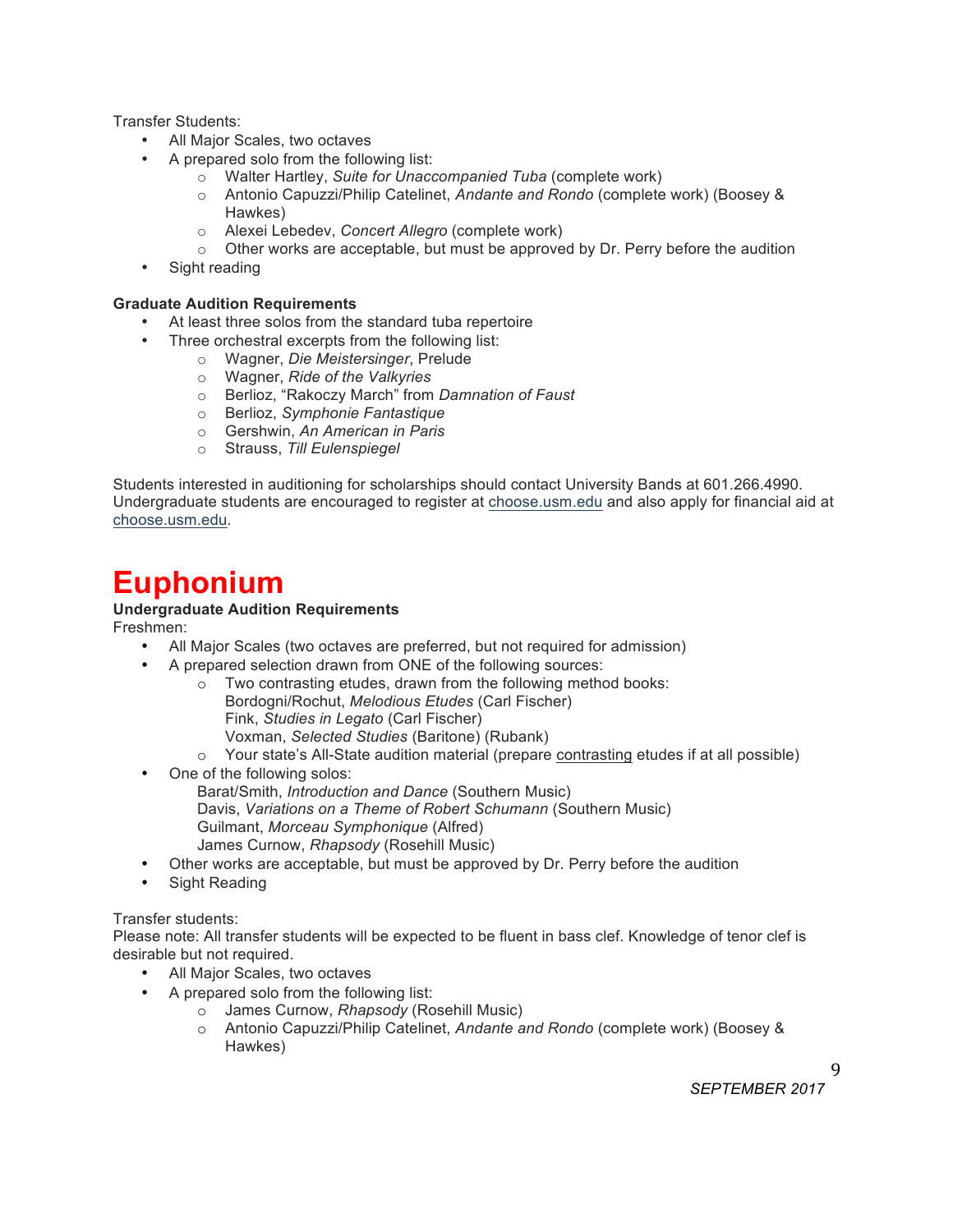- o Georg Philipp Telemann/Ostrander, *Sonata in F minor* (International) (movements 1 and 2)
- o Gordon Jacob, *Fantasia* (Boosey & Hawkes)
- $\circ$  Other works are acceptable, but must be approved by Dr. Perry before the audition
- Sight reading

## **Graduate Audition Requirements:**

- At least three solos from the standard euphonium repertoire
- Three band excerpts from the following list:
	- o Alford, *The World is Waiting for the Sunrise*
	- o Shostakovich/Hunsberger, *Festive Overture*
	- o Holst, *Second Suite in F*, 1<sup>st</sup> movement
	- o Persichetti, *Symphony No. 6*
	- o Barber, *Commando March*
	- o Grainger, *Children's March*

# **Violin**

Undergraduate and Graduate Student: A concerto movement, two contrasting movements of unaccompanied Bach, and an etude, concert piece, or sonata movement.

# **Viola**

Undergraduate and Graduate Student: Concerto or sonata movement, a movement of unaccompanied Bach, an etude or concert piece, two contrasting movements from a sonata or concerto.

# **Cello**

Undergraduate and Graduate Student: Concerto or sonata movement, two contrasting movements of unaccompanied Bach, an etude or concert piece.

## **Bass**

Undergraduate: Scales/Arpeggios: Two octaves scales and arpeggios. (Major and Minor) (2 keys); One Short Etude to show candidate's technical proficiency; Two Contrasting Movements of a sonata (Vivaldi, Marcello, etc.) concerto (Dittersdorf, Koussevitzky, Dragonetti, Bottesini, etc.)

## Graduate:

Scales/Arpeggios: Three octaves scales and arpeggios. (Major and Minor.) (2 keys); One Etude (Simandl, Nanny, Kreutzer, Mengoli,etc.; Two Contrasting movements of a Sonata or concerto; One Movement of a Bach Cello Suite

Also, submit a curriculum vitae (listing your complete activities as a musician, including awards). Please indicate the degree you wish to apply for, your age, and if you will be entering the University directly or needing to study English first.

If you cannot audition in person, you may send a CD, a DVD or a Video, using as high a level of audio quality as possible.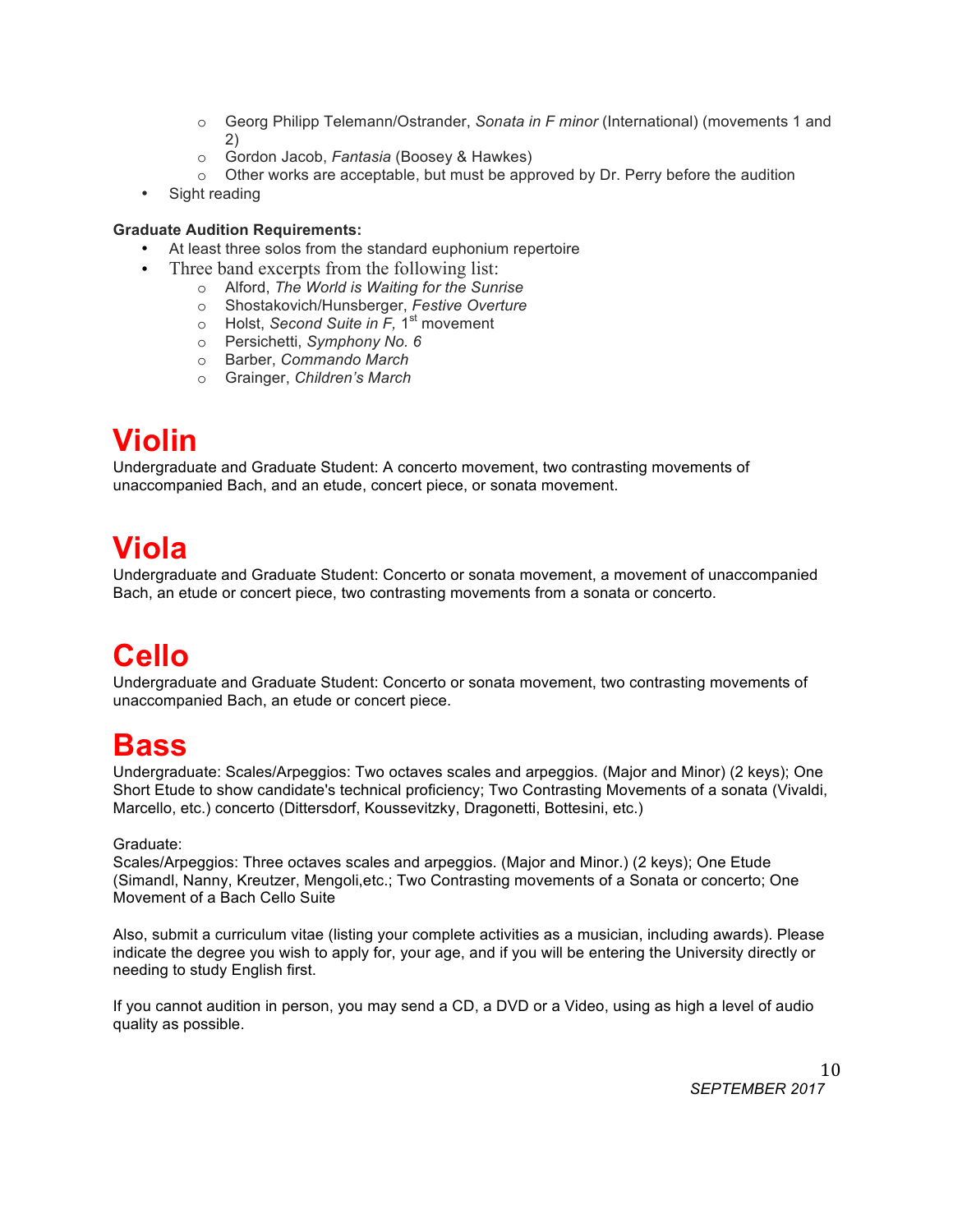# **Guitar**

BA, BM, and BME:

- required: one etude by a composer from the 19<sup>th</sup> or 20<sup>th</sup> century
- encouraged: scales played according to the "Diatonic Major and Minor Scales," as fingered by Andres Segovia
- a brief sight reading test
- background in classical guitar preferred
- you can email Dr. Ciraldo in advance with a proposal of music you wish to play at your audition

Master of Music:

- any movement of an unaccompanied work by J.S. Bach except a Sarabande
- a movement of a work or a single-movement work written after the Baroque Period
- you can email Dr. Ciraldo in advance with a proposal of music you wish to play at your audition

Doctorate of Musical Arts:

- any movement of an unaccompanied work by J.S. Bach except a Sarabande
- a movement of a work or a single-movement work from the Classical or Romantic Period
- a movement of a work or a single-movement work that is Contemporary in style
- you can email Dr. Ciraldo in advance with a proposal of music you wish to play at your audition

# **Percussion**

Undergraduate and Graduate Students: Prepare an appropriate level solo/etude on the following percussion instruments: snare drum, mallet keyboard, timpani and drum set. The audition also will consist of sight-reading on all the mentioned instruments. Students are encouraged to audition on various other instruments as well, such as steel pans, congas, tabla, etc.

# **Piano and Collaborative Piano**

*Please check your repertoire choices with any member of the piano faculty before proceeding.*

# **Piano**

## **Undergraduate Students**

**BA** - Three pieces, with one being memorized.

**BME** - Three pieces (or movements) of contrasting style periods, with at least two memorized, from the standard piano repertoire.

**BM** - Three pieces (or movements) of contrasting style periods, with all three memorized, from the standard piano repertoire.

## **Graduate Students**

**MM Piano Performance** The audition must be memorized, be at least 30 minutes in length. It must include works from at least three different periods of music (e.g., Baroque, Classical, Romantic, Impressionist, or Contemporary).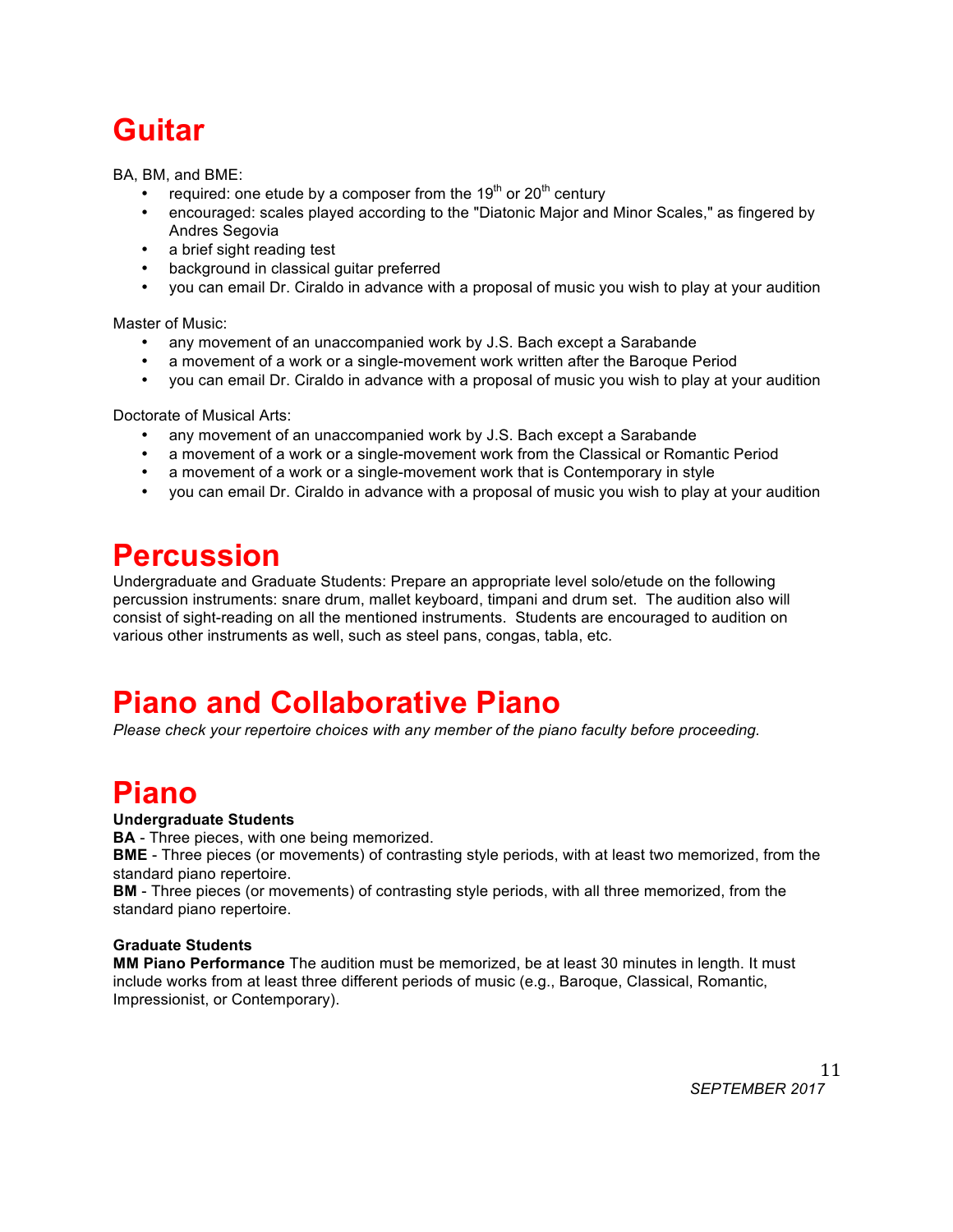**DMA in Piano Performance** The audition must be a full, memorized recital. It must include works from at least three different periods of music (e.g., Baroque, Classical, Romantic, Impressionist, Contemporary). The faculty may select portions from the repertoire submitted.

# **Collaborative Piano**

## **MM and DMA Collaborative Piano Performance – Prescreening Requirements**

- Two contrasting movements from a standard duo sonata for piano and instrument: e.g. Beethoven, Brahms, Prokofiev, Franck, Schumann, Poulenc, Mozart
- Two contrasting art songs from the German, French, or English vocal repertoire: e.g. Schumann, Schubert, Duparc, Fauré, Barber, Vaughan Williams

## **MM in Collaborative Piano Performance Live Audition**

- Two contrasting movements from the standard duo instrumental repertoire e.g. Brahms, Beethoven, Prokofiev, Franck
- The first movement from a Mozart orchestral reduction. Choose one from the following:
	- o Violin: K. 216 in G major, K. 218 in D major, or K. 219 in A major
	- o Flute: K. 313/285c in G major
	- o Oboe: K. 314/271k in C major
	- o Clarinet: K. 622 in A major
	- o Bassoon: K. 191 in Bb major
- Prepare 2 songs in each language, German, French and English (Total six songs). Below is a sample of the types of songs to include for you audition. . They can include these selections, but you may also prepare your own. We will select two total for you to perform at your audition.

## **German**

- J. Brahms *Meine Liebe ist grün* or *Wie melodien zieht es mir*
- F. Schubert *Gretchen am Spinnrade* or *Im Frühling*
- R. Schumann *Mondnacht* or *Widmung*

## **French**

- H. Duparc *Extase* or *Chanson Triste*
- C. Debussy *Il pleure dans mon coeur* or *C'est l'extase*
- G. Fauré *Mandoline* or *Notre amour*

### **English**

Barber *The Desire for Hermitage* or *The Monk and his Cat* A. Copland *Heart! We Will Forget Him!*

R. Vaughan Williams *The Vagabond* or *The Roadside Fire*

## **DMA in Collaborative Piano Performance Live Audition**

A complete standard instrumental sonata for piano and strings, winds or brass. e.g. Brahms, Beethoven, Prokofiev, Franck

- The first movement from a Mozart orchestral reduction. Choose one from the following:
	- o Violin: K. 216 in G major, K. 218 in D major, or K. 219 in A major
	- o Flute: K. 313/285c in G major
	- o Oboe: K. 314/271k in C major